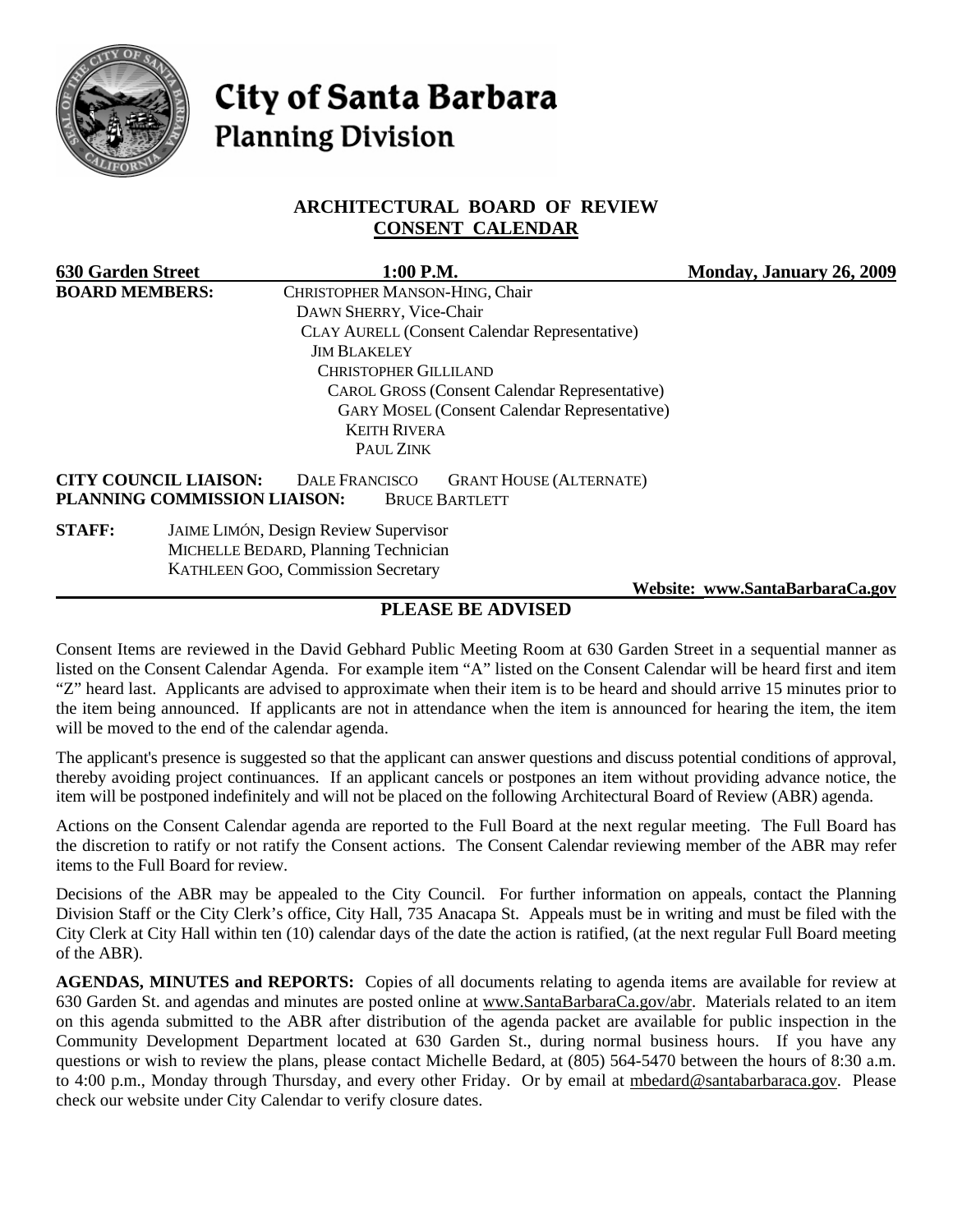**AMERICANS WITH DISABILITIES ACT:** In compliance with the Americans with Disabilities Act, if you need special assistance to gain access to, comment at, or participate in this meeting, please contact the Planning Division at 805-564-5470. If possible, notification at least 48 hours prior to the meeting will enable the City to make reasonable arrangements in most cases.

**POSTING:** That on Thursday, January 26, 2009 at 4:00 p.m., this Agenda was duly posted on the indoor and outdoor bulletin boards at the Community Development Department, 630 Garden Street, and online at [www.SantaBarbaraCa.gov/abr.](http://www.santabarbaraca.gov/abr)

**PUBLIC COMMENT:** Any member of the public may address the Architectural Board of Review Consent Representative for up to two minutes on any subject within their jurisdiction that is not scheduled for a public discussion before the Board on that day.

## **NEW ITEM**

# **A. 2917 DE LA VINA ST C-2/SD-2 Zone**

Assessor's Parcel Number: 051-202-006 Application Number: MST2009-00014 Owner: Bernard Friedman Designer: Peter Novak

(Proposal to permit various as-built window changes and a patio cover at the rear of an existing commercial building. Approval of this project will abate enforcement case ENF2008-01324.)

**(Action may be taken if sufficient information is provided.)** 

## **REFERRED BY FULL BOARD**

#### **B.** 822 E CANON PERDIDO ST C-2 Zone

| Assessor's Parcel Number:  | 031-042-006           |
|----------------------------|-----------------------|
| <b>Application Number:</b> | MST2005-00506         |
| Architect:                 | Larry Thompson        |
| Owner:                     | James and Carla Gally |
|                            |                       |

(A revised proposal for the demolition of two existing residential units and two garages and the construction of four new three-bedroom, two-story condominium units ranging in size from 1,354 square feet to 1,468 square feet, on an 11,250 square foot lot in the C-2 zone. A total of 8 on-site parking spaces will be provided, in four attached two-car garages (raging in size between 423 square feet to 490 square feet). The project received Staff Hearing officer Approval on 11/8/06 for a Tentative Subdivision Map (Resolution No. 077-06). The original ABR Preliminary Approval expired on 5/29/08.)

**(Preliminary Approval is requested. Project requires compliance with Staff Hearing Officer Resolution No. 077-06.)**